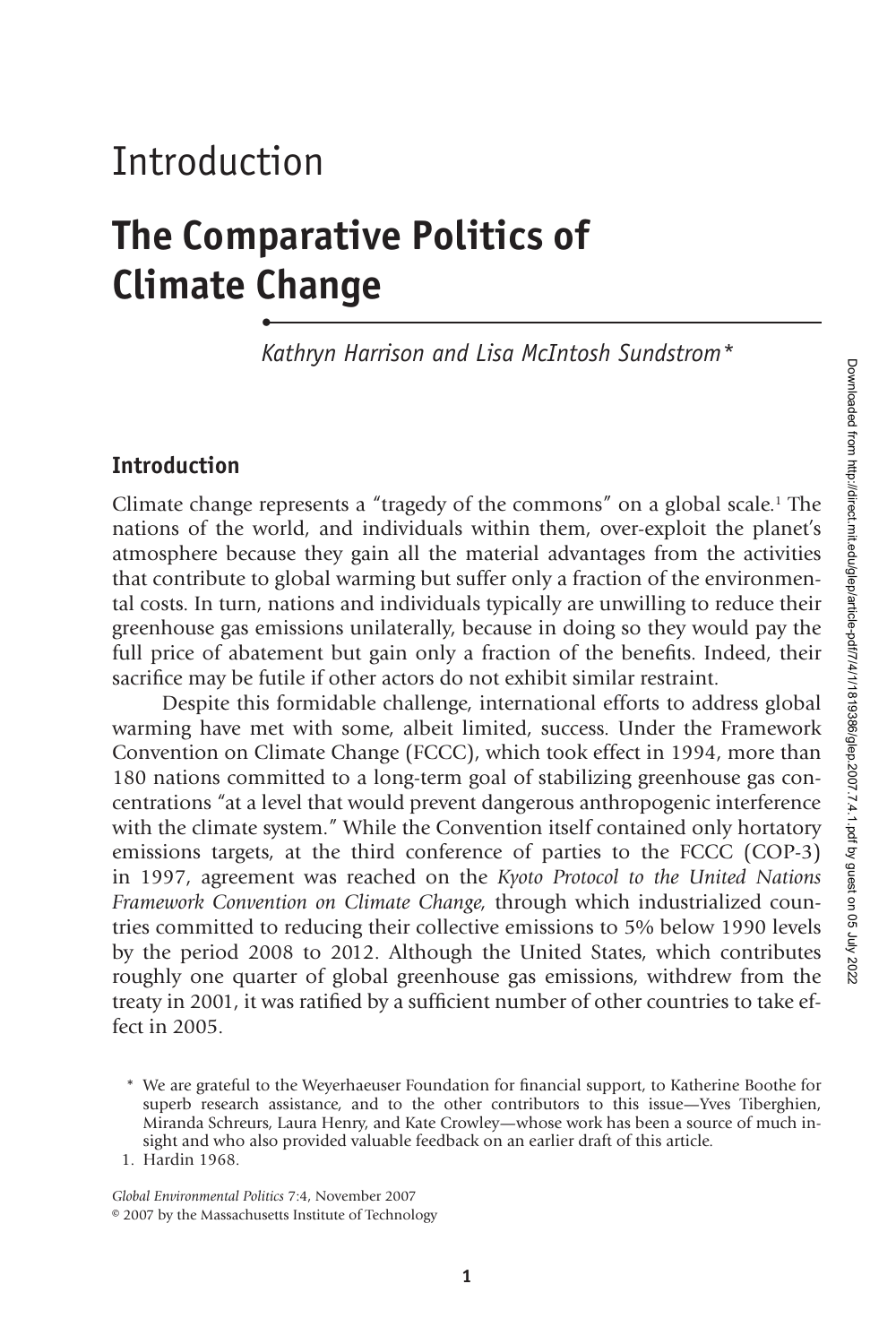#### **2** • The Comparative Politics of Climate Change

As the international community negotiates a post-Kyoto regime, it is timely to consider what lessons we can learn from experience to date. How can we understand the progress that has been made and why it has been so limited? Until very recently, most political scientists who have studied climate change have done so from an international relations perspective, with a focus on explaining international agreements based on the interests or ideational orientations of states as unitary actors, without opening the "black box" of domestic politics.2 However, when international meetings conclude, actors invariably return home to their domestic constituents. Decisions whether or not to ratify international agreements and adopt national policies to mitigate climate change are in the end domestic political decisions, taken in the context of home-grown electoral interests, national discourses, and domestic political institutions.

It is this domestic process to which we now turn. This issue of *Global Envi*ronmental Politics compares ratification of the Kyoto Protocol and climate policies of Annex 1 countries, since only those states faced binding emissions targets under the Kyoto Protocol. The articles cover the two Annex 1 countries that did not ratify, the United States and Australia, as well as four other jurisdictions, the European Union (EU), Russia, Japan, and Canada, which are the next largest Annex 1 emitters after the United States. (We treat the European Union as a single case in the analysis that follows since EU member states decided on ratification jointly and also coordinated development of climate policies at the EUlevel.) The authors employ a common theoretical framework that focuses on the impact of electoral incentives, policy-makers' own normative commitments, and domestic political institutions, though with attention to international impacts on both electoral politics and domestic norms.

#### **The International Context**

Of course, ratification of the Kyoto Protocol would not be a matter for domestic politics if it were not for prior international negotiations. A multilateral agreement facilitates domestic action by both reducing individual countries' costs and providing reassurance of environmental benefits. Countries that may be unwilling to act unilaterally, whether because they do not want to harm the international competitiveness of local firms or because they anticipate that their unilateral actions would be of limited environmental benefit, may be more willing to take action with assurances that others will do the same. However, the costs of action depend on the particular terms of the treaty and may differ among signatory countries, with important implications for domestic political debates.

Several features of the Kyoto Protocol are relevant to assessing national costs of compliance. First, in recognition of the fact that industrialized countries have much higher per capita emissions than the developing world and also have

<sup>2.</sup> Paterson 1996; Oberthür and Ott 1999; Grubb, Brack, and Vrolijk 1999; and Newell 2005. Authors who have employed a comparative politics perspective include Lantis 2006; Busby and Ochs 2005; Zahran et al 2007; and Dolsak 2001.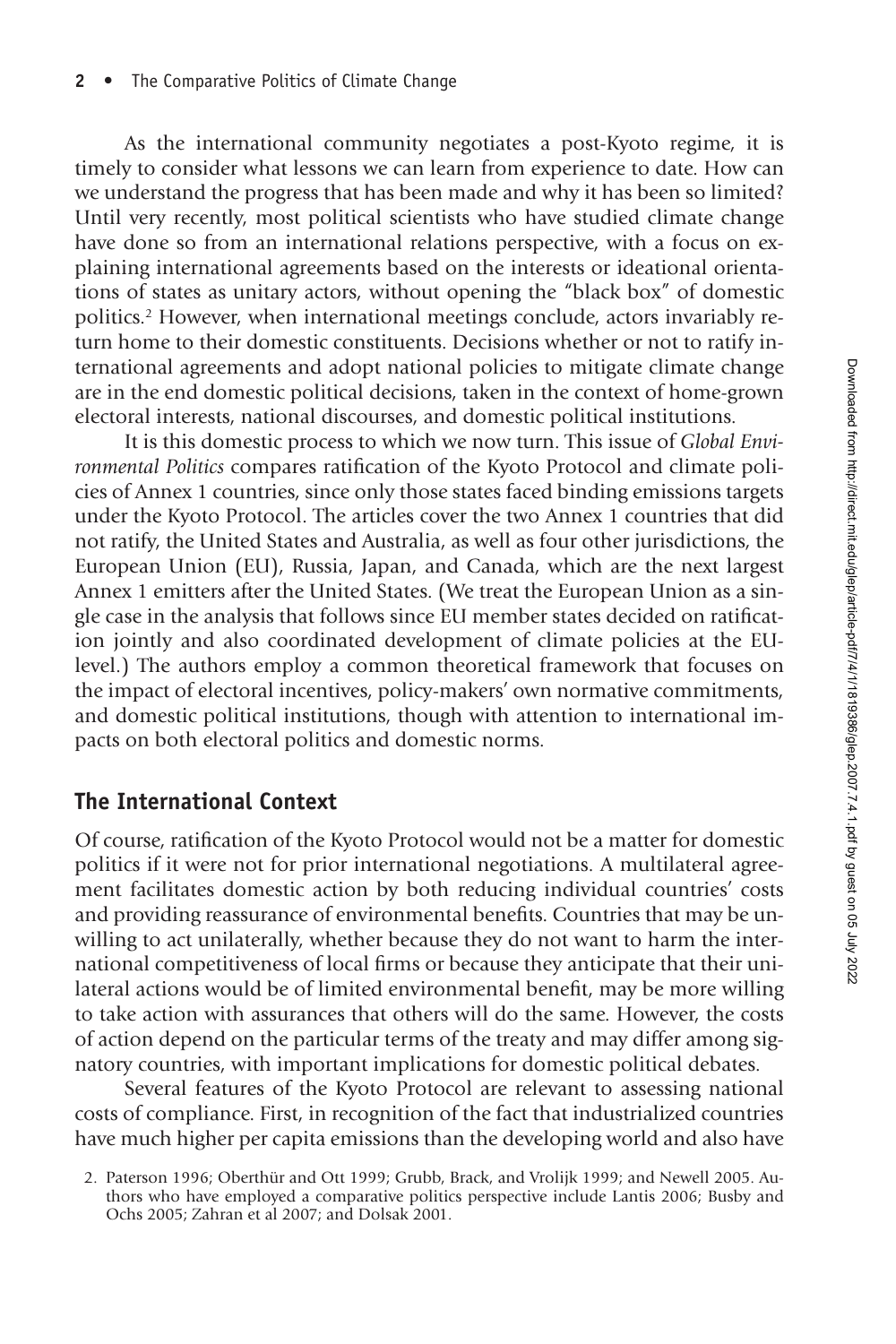|                  | Kyoto Protocol Target, Net Greenhouse<br>Gas Emissions in 2008–2012 relative<br>to 1990 base year | Ratification of the<br>Kyoto Protocol |  |
|------------------|---------------------------------------------------------------------------------------------------|---------------------------------------|--|
| Australia        | $+8%$                                                                                             | N <sub>0</sub>                        |  |
| Russia           | $0\%$                                                                                             | Yes                                   |  |
| Japan            | $-6\%$                                                                                            | Yes                                   |  |
| Canada           | $-6\%$                                                                                            | Yes                                   |  |
| <b>USA</b>       | $-7%$                                                                                             | N <sub>o</sub>                        |  |
| EUI <sub>5</sub> | $-8%$                                                                                             | Yes                                   |  |

| Table 1                                                         |  |
|-----------------------------------------------------------------|--|
| Comparison of Kyoto Protocol Targets and Ratification Decisions |  |

contributed the majority of greenhouse gases that have accumulated in the atmosphere to date, the Protocol specifies binding emissions reductions targets only for industrialized (Annex 1) countries. While the normative basis for leadership by wealthy countries is indisputable, the inevitable implication is that mitigation measures undertaken by industrialized countries may hinder their competitiveness vis-à-vis developing countries. Second, the Kyoto Protocol includes differentiated targets even among Annex 1 countries, as indicated in Table 1. The EU accepted a collective target of -8%, with member states' targets further differentiated within the EU "bubble."

Third, the Kyoto Protocol included a number of mechanisms that increased participating states' flexibility in meeting their targets, and thus offered the potential to reduce compliance costs. These included multi-year averaging, with compliance based on each country's emissions over a five-year period from 2008 to 2012, and inclusion of a "basket" of six greenhouse gases, which allows countries to trade off greater reductions in some gases against lesser reductions or even increases in others. The Protocol also allows countries to take into account changes in land use, thereby offsetting emissions either by reducing their rate of land clearing or increasing forest cover. Finally, the Kyoto Protocol included three international flexibility mechanisms, each of which offers the potential for participating states to take advantage of less expensive mitigation opportunities in other countries: emissions trading among Annex 1 countries, "joint implementation" by Annex 1 countries to earn credit for cutting emissions or increasing sinks in the least expensive Annex 1 locations, and the "Clean Development Mechanism" through which Annex 1 countries can gain credits toward their targets by investing in projects in developing countries.

The proximity of the targets for Japan, Canada, the US, and the EU in Table 1 is, of course, hardly fortuitous. Central to the discussions for each country was a desire to address the common pool problem, but in a way that did not entail accepting greater costs than other parties. Based on the formal Kyoto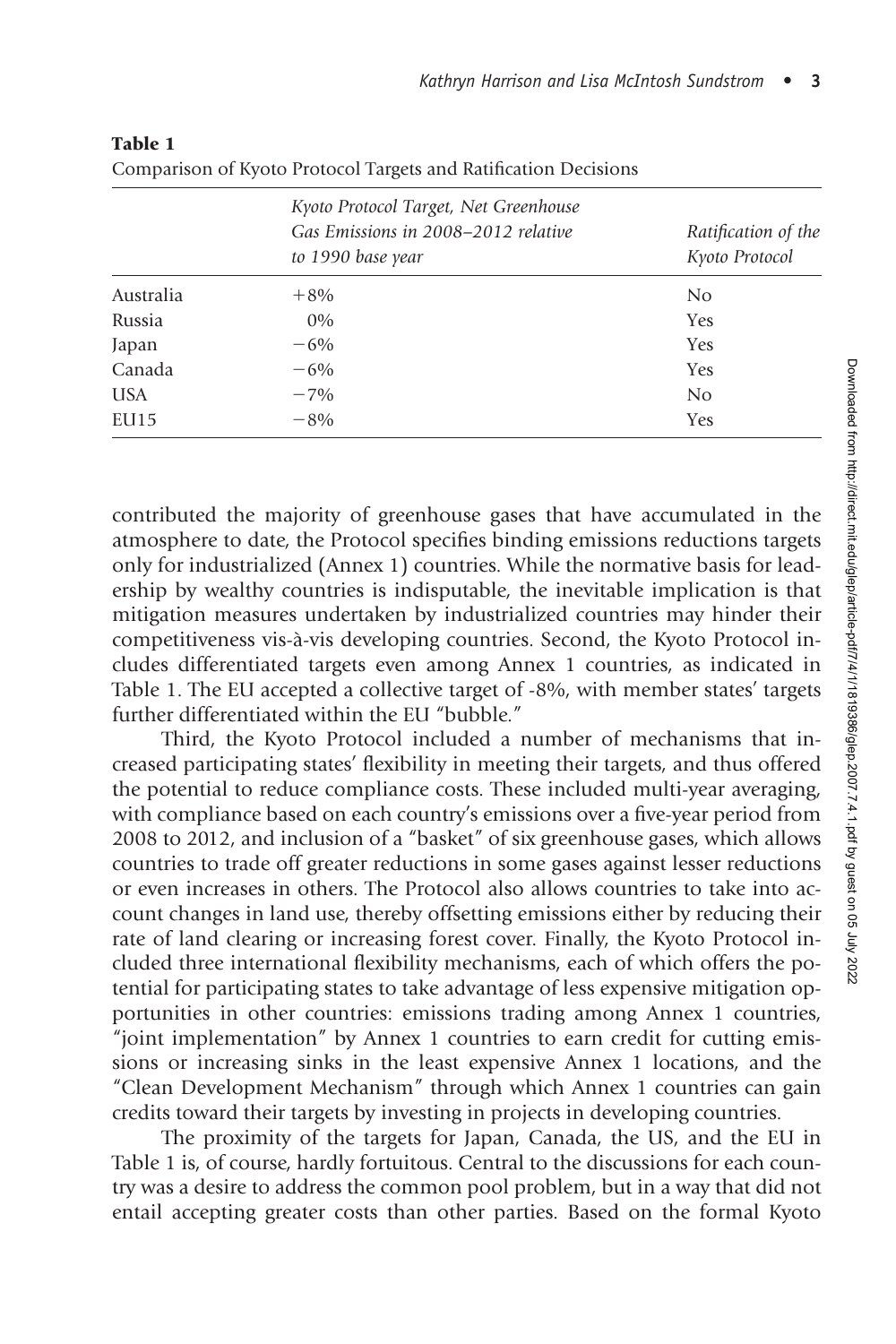targets, however, it is hard to understand the pattern of ratification and nonratification decisions evident in Table 1. For instance, the EU ratified the Kyoto Protocol despite having the deepest reduction commitment, while Australia chose not to ratify despite an apparently lenient target.

In practice, however, the formal target relative to 1990 emissions is at best a crude measure of the magnitude of effort required to achieve compliance. By the time of the Kyoto meeting in 1997, some countries, including Canada, the US, and Australia, were already well above their 1990 emissions while others, most notably Germany and Russia, were well below. Moreover, depending on anticipated population and economic growth, countries also were on very different trajectories for future emissions. An alternative measure of the depth of commitment that takes into account both of these factors is the degree of reduction below the "business-as-usual" trajectory for 2010 (the midpoint of the Kyoto compliance period) that each country thought it was undertaking at the time of its ratification decision.

Table 2 reorders the cases in Table 1 based on the anticipated cut below the business-as-usual projection. Viewed in these terms, several countries' decisions make more sense. As Henry and Sundstrom argue, it was relatively easy for Russia to ratify because it had already met its target by 1997 as a result of economic collapse and most economic models did not project that Russian emissions would return to their 1990 levels by 2010.3 Russia not only didn't need to do anything to comply, but actually stood to gain financially from the sale of any remaining business-as-usual or "hot air" credits to other countries. It is also less surprising that the US did *not* ratify the Kyoto Protocol when one considers that it faced the most demanding target relative to its business-as-usual trajectory. Similarly, Crowley reports that although Australia negotiated what seemed like a lenient formal target and also anticipated heavy reliance on ongoing reductions in land clearing, dramatic growth in the coal sector nonetheless implied that Australia still would need to make significant emissions reductions in order to comply.4

Schreurs and Tiberghien report that an important part of the EU story lay in the emissions trajectories of Germany and the UK.<sup>5</sup> The former experienced significant emissions reductions in the early 1990s as a result of closure of inefficient East German facilities following reunification. The UK, for its part, anticipated that replacement of coal by newly exploited reserves of offshore gas would yield significant emissions reductions by 2010. Indeed, building on its windfall reductions, Germany's proposed reduction target accounts for 75% of the total EU reduction, and the UK and Germany together account for more than 100% of the EU's commitment, thus providing room for other EU states' emissions to grow, in some cases quite dramatically.<sup>6</sup>

- 3. Henry and Sundstrom, this issue.
- 4. Crowley, this issue.
- 5. Schreurs and Tiberghien, this issue.
- 6. Germany's and the UK's promised reductions of 21% and 12.5% below 1990 emissions would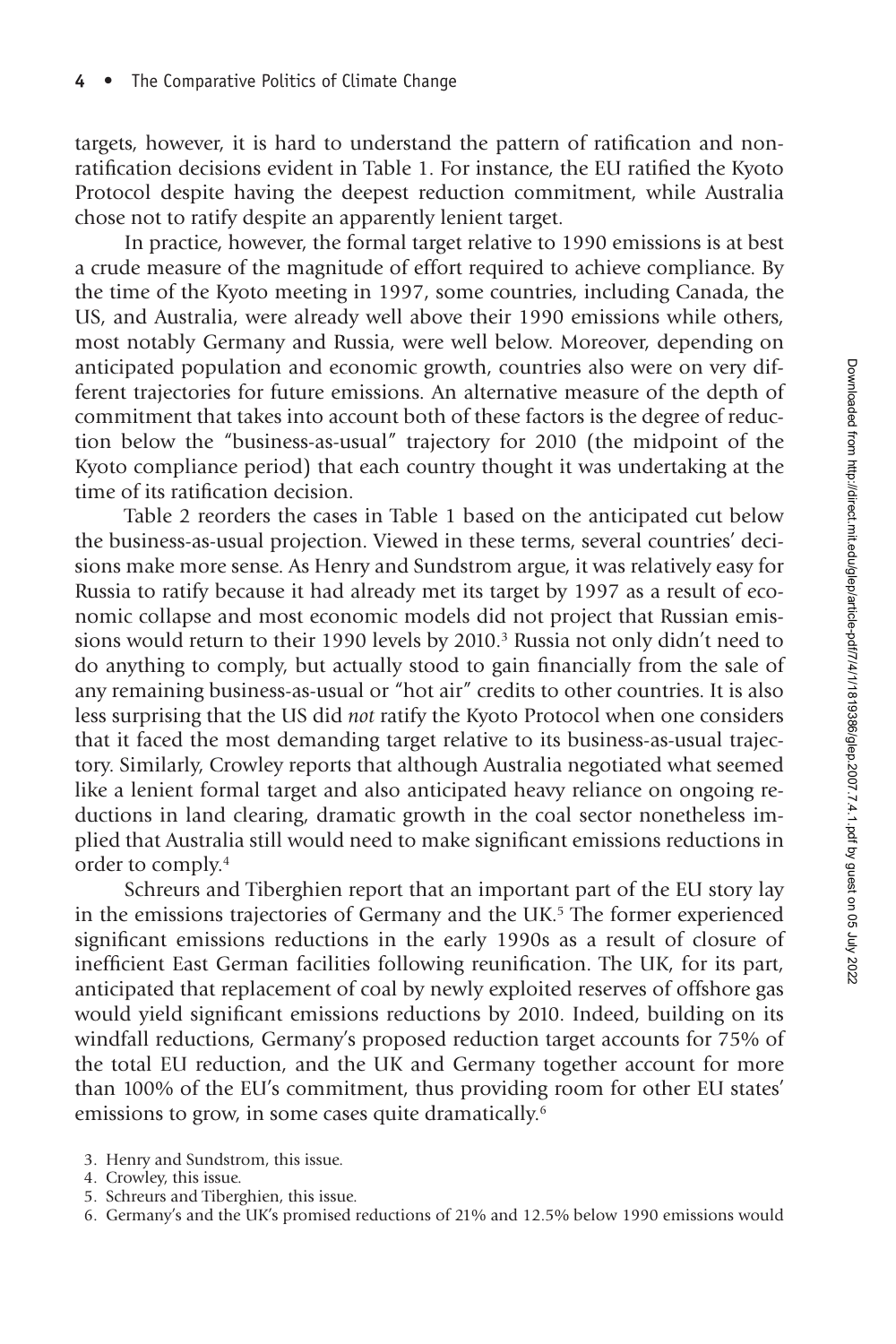| Kyoto Target | Anticipated Reduction rela-<br>tive to projected "business as<br>usual" emissions in 2010 | Ratification   |
|--------------|-------------------------------------------------------------------------------------------|----------------|
| $0\%$        | $> 0\%$                                                                                   | Yes            |
| $-8%$        | $-3\%$ to $-9\%$                                                                          | Yes            |
| $-6\%$       | $-12%$                                                                                    | Yes            |
| $+8%$        | $-17%$                                                                                    | N <sub>0</sub> |
| $-6\%$       | $-29%$                                                                                    | Yes            |
| $-7%$        | $-31%$                                                                                    | N <sub>0</sub> |
|              |                                                                                           |                |

## Table 2

Comparison of Kyoto Targets Relative to Business-as-Usual Trajectory

Sources: Henry and Sundstrom, this issue; EEA 2002 a, b; Schreurs and Tiberghien, this issue; Crowley, this issue; Harrison this issue.

The disparity in the depth of anticipated reductions below projected emissions, particularly between the EU and US, prompts one to ask why the US would have agreed to what looks like a rather bad deal. The terms of the Kyoto Protocol reflected a grand compromise between the US (and its allies) and the EU, in which the US conceded to a deeper reduction than it had originally proposed while the EU agreed to various flexibility mechanisms proposed by the US. However, in relaxing its principled opposition to emissions trading and other flexibility mechanisms, the EU actually gained materially—both because it cut its own reduction commitment to roughly match that of the US and because it too stood to benefit from international flexibility. Thus, the nature of the central compromise reached in Kyoto, between US material interests and EU norms, had the effect of *increasing* the disparity in costs between these two jurisdictions.

As discussed below, disparities in reduction commitments in turn were reflected in the balance of political support and opposition to ratification within different jurisdictions. However, while the magnitude of commitments can help to explain the ratification decisions of Russia, the US, and Australia, significant questions remain. In particular, why would the EU, Japan, and especially Canada commit to undertake very real reductions, particularly after a major economic competitor, the US, had withdrawn from the treaty, thus increasing potential impacts on economic competitiveness for remaining parties? The sections that follow examine domestic electoral incentives, politicians' own ideas, and political institutions in order to understand why these countries departed from their apparent national interests.

yield 257.5 MT and 97 MT respectively, which together exceed the EU's commitment of 341.2 MT.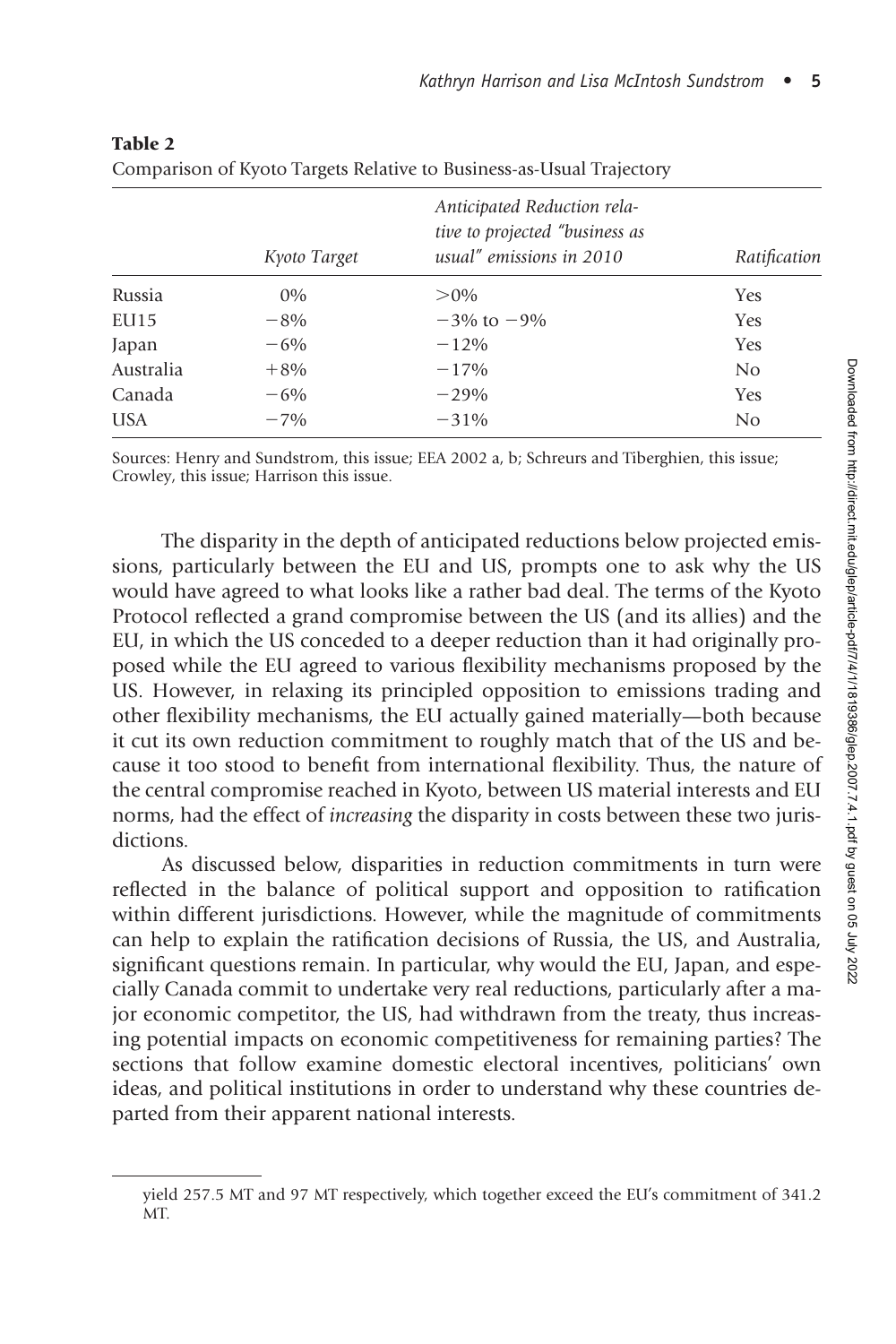#### **Electoral Incentives**

An important motive for a politician in any democracy is that of re-election. All else being equal, the greater the public demand, the more likely a democratic country should be to ratify the Kyoto Protocol and adopt mitigation measures. One partial exception to this rule is the Russian case, since democratic accountability in that country is minimal compared to the other Annex 1 states covered in this issue.

Interpretation of public opinion polls concerning climate change is challenging because protecting the environment is a valence issue that typically elicits support from a majority of those polled in virtually all countries. A more relevant question is the degree to which voters are actually paying attention to their governments' climate policies as opposed to other potential conflicting issues, such as energy prices. However, cross-national polls suggest that voters have been more concerned and thus presumably more attentive in some countries than in others. Table 3 reports the results of a cross-national survey conducted by World Public Opinion in 2003, shortly after most countries' decisions with respect to ratification of the Kyoto Protocol. Although neither Australia nor Japan was included, the results indicate higher levels of concern in Western Europe than in Russia, Canada, and the United States.

The articles in this issue provide further support for the influence of electoral pressure. Consistent with the Europe-US differences reported in Table 3, there were larger protests across Europe than in the US itself when the Bush administration announced in 2001 that the US would not ratify the Kyoto Protocol.7 In the case of Japan, Tiberghien and Schreurs argue that the Kyoto Protocol took on symbolic significance for voters because it bears the name of a Japanese city, rendering it virtually impossible for the government *not* to ratify.8 In contrast, Harrison asserts that although American and Canadian voters indicated support for ratification when asked, they simply were not paying close attention to environmental issues.9

When voters at large are not attentive, one can expect politicians to weigh more heavily the voices of organized interest groups on either side of the issue. The articles in this issue collectively suggest that politicians faced relatively greater political opposition, and thus were less willing either to ratify the Kyoto Protocol or adopt domestic abatement measures, the greater the costs of compliance for their own countries. While environmentalists actively supported ratification in all countries studied, the degree of business and labor opposition was consistent with the magnitude of reductions below the business-as-usual trajectory reported in Table 2. Thus, the US saw formidable opposition from both business and labor, which yielded bipartisan opposition to ratification

<sup>7.</sup> Schreurs and Tiberghien, this issue.

<sup>8.</sup> Tiberghien and Schreurs, this issue.

<sup>9.</sup> Harrison, this issue.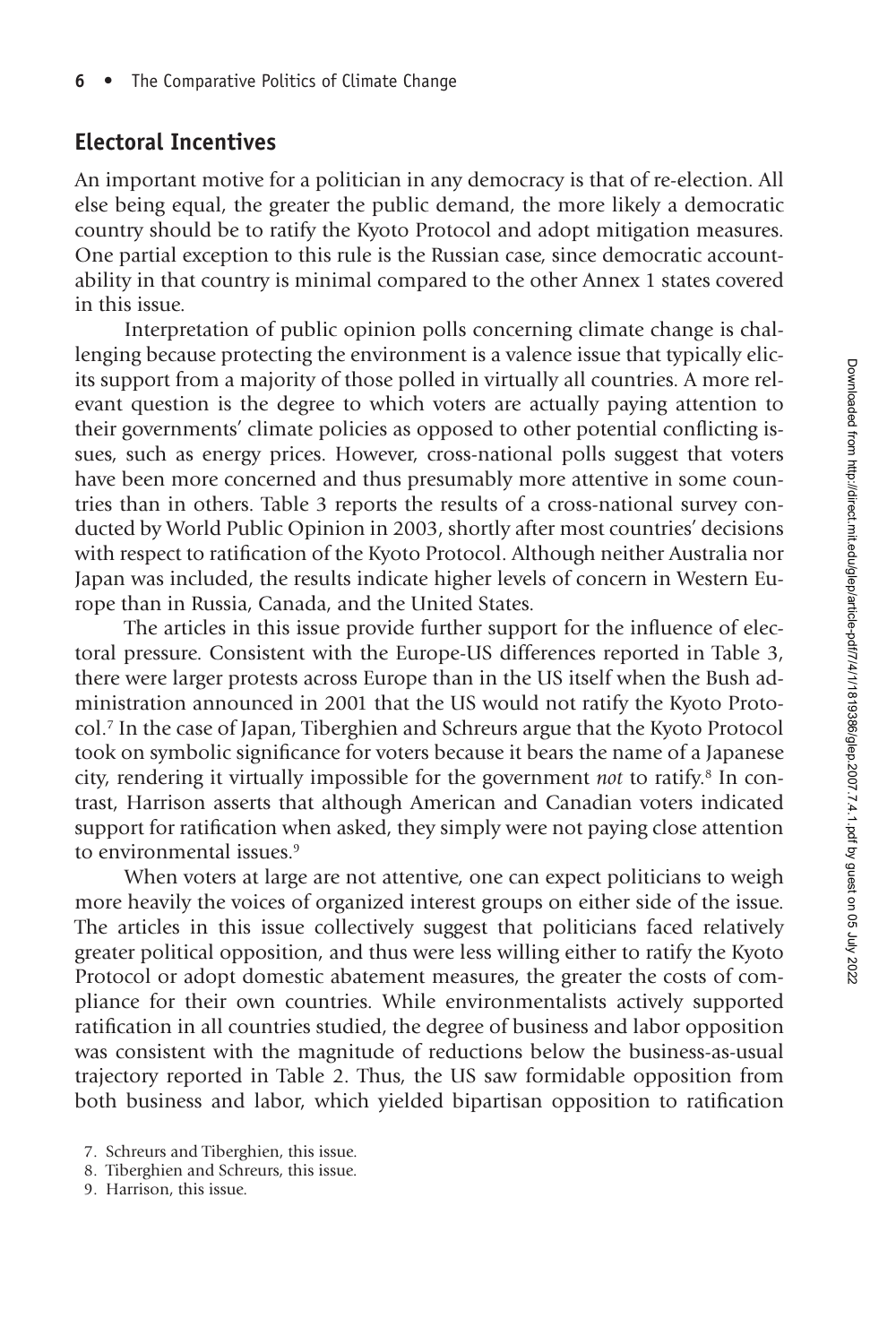#### Table 3

World Public Opinion Survey, 2003

Approximately 1000 respondents in each country were asked the following question: "How serious a problem do you consider climate change or global warming due to the Greenhouse Effect to be? Is it a very serious problem, somewhat serious problem, not very serious problem or not a serious problem at all?"

|            | Very Serious | Somewhat Serious | Not Very Serious | Not at All Serious |
|------------|--------------|------------------|------------------|--------------------|
| Italy      | 63           | 30               | 5                |                    |
| Germany    | 54           | 33               | 10               |                    |
| UK         | 50           | 35               | 9                | 3                  |
| France     | 46           | 43               | 8                |                    |
| Russia     | 43           | 34               | 15               |                    |
| Canada     | 40           | 41               | 11               | 5                  |
| <b>USA</b> | 31           | 40               | 13               | 11                 |

Source: http://www.worldpublicopinion.org/pipa/pdf/apr06/ClimateChange\_Apr06\_quaire.pdf

and ultimately resulted in non-ratification.<sup>10</sup> In Australia, concerns from both business and labor resulted in opposition from the Liberal Party and perfunctory support at best for ratification from the Labor Party.<sup>11</sup> At the other end of the spectrum, Henry and Sundstrom report that the business community in Russia was supportive on balance, making ratification a politically easy decision. That material interest would tend to make most countries, and economic actors within them, reluctant to undertake mitigation is hardly surprising. The question remains why the EU, Japan, and Canada ratified, despite anticipation of considerable costs and attendant political opposition.

## **Policy-makers' Ideas**

In the face of such opposition, policy-makers could conceivably be motivated by their causal knowledge (science) and principled values, $12$  rather than their interests in re-election. With respect to the former, the more convinced politicians are that climate change is real and caused by human activity, the more strongly one would expect them to support costly measures to address the problem. This is nominally supported by the cases examined in this issue. While there was strong consensus among *scientists* in all jurisdictions concerning the contribution of anthropogenic greenhouse gas emissions to climate change, there was greater *political* debate about climate science in three countries, two of which

<sup>10.</sup> Harrison, this issue.

<sup>11.</sup> Crowley, this issue.

<sup>12.</sup> Goldstein and Keohane 1993.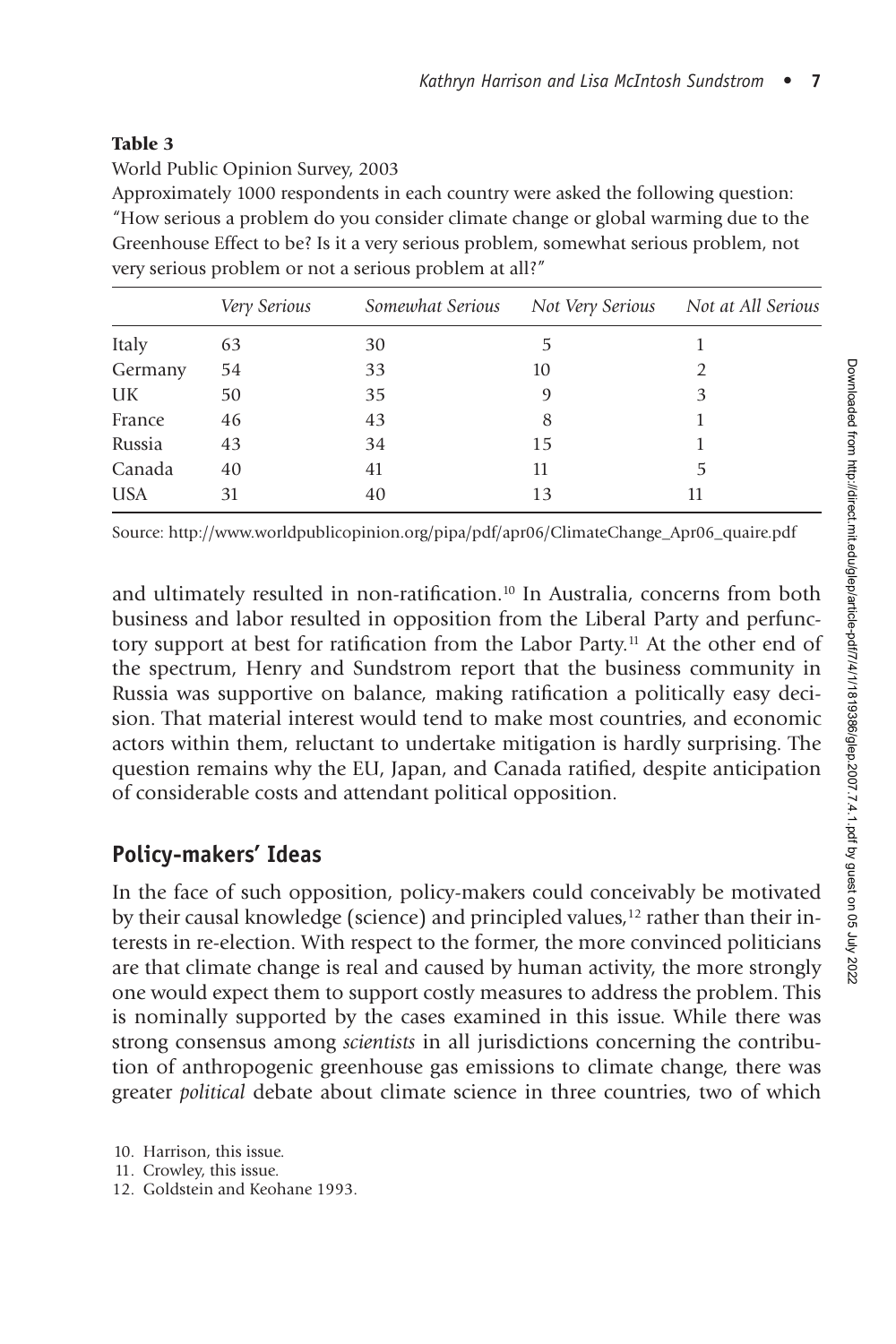(Australia and the US) did not ratify the Kyoto Protocol, while the other (Russia) was a late ratifier. However, while Henry and Sundstrom argue that Putin's doubts concerning climate science may well have been real, prompted by the surprising skepticism of the President's lead scientific advisor,<sup>13</sup> Crowley and Harrison question whether Australian and US policy-makers were genuinely uncertain about causal mechanisms of global climate change or merely questioned climate science as a strategy to defend powerful business interests.14

Even if a politician believes the science, the question is how willing she or he is to accept political risks in order to pursue a personal commitment to environmental protection. The impact of a politician's own values was most evident in the case of Canada, where Prime Minister Jean Chrétien personally made the call to ratify despite strong opposition from the business community, though Harrison argues that the Prime Minister's imminent retirement facilitated that sacrifice. However, that Chrétien's successors did not follow through and Canada's emissions have continued to soar suggests that policies inspired by politicians' own ideational commitments may be more fragile than those inspired by sustained voter support.

The extent to which policy-makers' partisan ideology matters is an open question. Green Parties have long argued that protection of the environment is "neither left nor right." However, parties on the left could conceivably be more willing to pursue the kinds of regulatory or tax interventions needed to arrest growth of greenhouse gas emissions. Although left and right meant nothing in the Russian context, in other cases covered in this issue, ideology was a reasonably good predictor of governing parties' stances on Kyoto Protocol ratification. Thus, Democrats were generally more supportive than Republicans of ratification in the US, Liberals were more supportive than Conservatives in Canada, and social democrats in Europe were more supportive of action to address climate change than their more conservative counterparts. That said, party ideology was by no means the dominant influence on either ratification or adoption of domestic policies. In the face of strong public demand, even right-wing subnational governments in the United States have adopted aggressive climate policies, while Christian Democratic German Chancellor Angela Merkel recently led the international charge as President of the EU.15

#### **Political Institutions**

Other scholars have noted the contingent nature of political institutions, the effects of which depend on their interaction with other variables.16 We focus in particular on two institutional characteristics: the ways in which electoral sys-

- 13. Henry and Sundstrom, this issue.
- 14. Crowley, this issue; and Harrison, this issue.

16. Weaver and Rockman 1993.

<sup>15.</sup> Harrison, this issue; and Rabe 2004.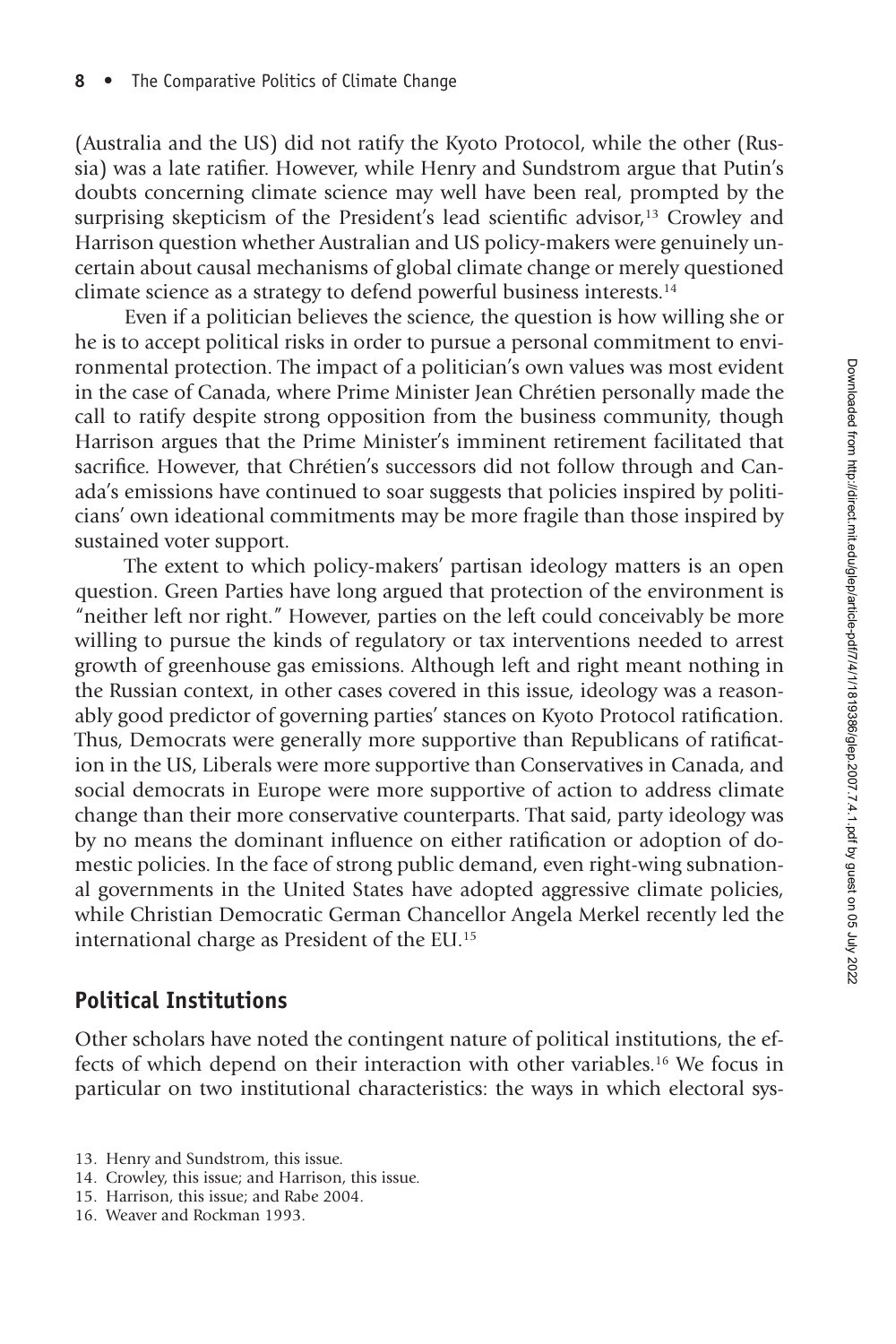tems express voters' interests; and the degree to which institutions concentrate or diffuse authority.

The articles in this issue confirm that proportional electoral systems that more closely represent environmentally concerned voters' interests, often through the emergence of Green parties, yield stronger electoral incentives for action than majoritarian electoral systems. Schreurs and Tiberghien argue that proportional representation (PR) in key EU member states as well as the European Parliament helps to explain the EU's consistent support for strong international and domestic policies to combat global warming.17 In the Japanese case, Tiberghien and Schreurs report that introduction of PR for a fraction of parliamentary seats prompted politicians to become more attuned to issues of concern to urban voters, and to build alliances with nongovernmental organizations including environmental groups. In contrast, majoritarian electoral systems in Canada, the US, and Australia's lower house reward appeals to median voters, for whom the environment has not been highly salient until very recently. In two other cases, however, PR systems did not have the same impact. In Australia, the Senate is elected by a single transferable vote system, which has resulted in election of Green Party representatives. However, because the lower house is the confidence chamber, the Senate does not initiate most Australian legislation. In the case of Russia, although half of its legislative seats at the time of the ratification debate were elected by proportional representation, the State Duma is a weak body compared to the president, and pro-presidential parties dominate the legislature. The Australian and Russian cases demonstrate that proportional electoral systems only advance voters' environmental values to the extent that the legislature to which they apply has meaningful influence.

A second institutional characteristic concerns the concentration of authority. Analyzing international and domestic climate commitments prior to the Kyoto Protocol, Dolsak found that countries with parliamentary systems were more aggressive than those with presidential systems.18 Similarly, Lantis found that leaders in parliamentary systems had greater success in ratifying international treaties than those in presidential systems.<sup>19</sup> We find evidence here of institutional interactions with both ideas and electoral incentives. With respect to the former, concentration of authority can facilitate leadership if key policymakers are personally committed to action, as was the case with Prime Minister Jean Chrétien's decision that Canada would ratify the Kyoto Protocol. Similarly, Russian President Putin decided that Russia would ratify, though the degree to which this was motivated by norms as opposed to economic interests is unclear. In contrast, US President Bill Clinton also supported ratification, but did not have comparable institutional capacity to deliver on his ideals. By the same token, however, concentration of authority can make it easier for actors who wield authority to decline to act if they do not believe it is the right thing to do. Thus,

18. Dolsak 2001.

19. Lantis 2006.

<sup>17.</sup> Schreurs and Tiberghien, this issue; see also Busby and Ochs 2005.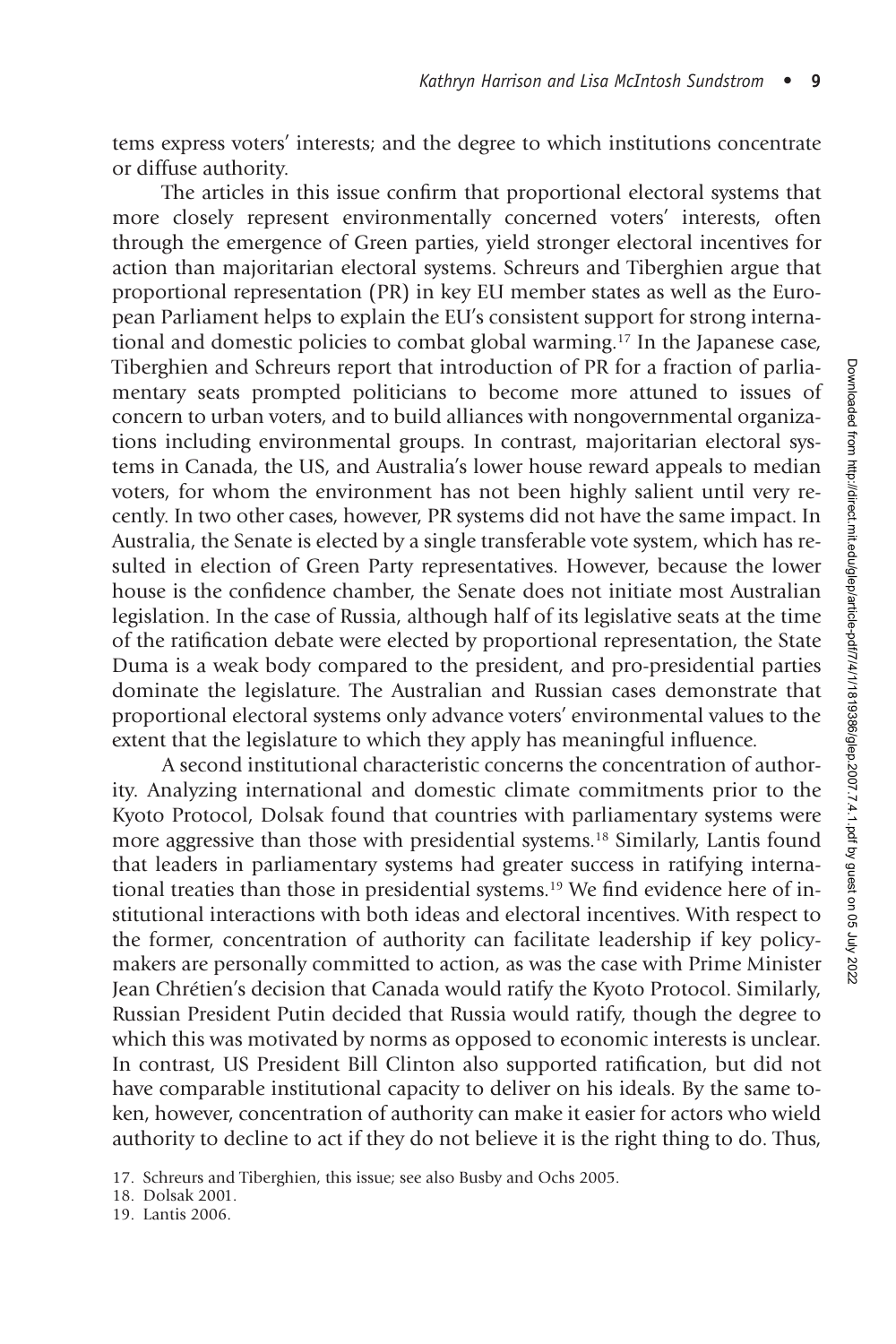Chrétien's successor, Stephen Harper, simply declared upon his election in 2006 that Canada would no longer even try to meet its Kyoto Protocol target.

The impact of the diffusion of authority also depends on interactions with electoral incentives. Multiple veto points can be employed more effectively by opponents than supporters of ratification or mitigation policies. This was most evident in the US case, where members of Congress, both unconstrained and unprotected by party discipline, were beholden to local economic interests, thus yielding bipartisan Senate opposition to ratification.<sup>20</sup> Busby and Ochs also note the importance of US politicians' reliance on private campaign contributions, in contrast to other jurisdictions' systems of public campaign finance, in explaining the US Congress' responsiveness to business interests.<sup>21</sup>

Federalism is of particular interest in that it diffuses authority vertically among levels of government. With the exception of Japan, the jurisdictions under study all involve federal or quasi-federal arrangements. Institutional impacts were again complicated, however, depending on the particular division of powers, the regional distribution of costs, and electoral incentives. At the limit, in the EU, where key member states and members of the European parliament faced strong pressure from environmentally concerned voters, Schreurs and Tiberghien document a competitive dynamic that facilitated EU leadership with respect to both ratification and adoption of mitigation measures. In Australia and the United States, national governments rejected ratification of the Kyoto Protocol and federalism thus did not yield a comparable competitive dynamic. However, leadership by "green" states did allow sub-national governments to partially compensate for federal inaction.<sup>22</sup>

In contrast, Canadian federalism to date has been an obstacle to adoption of climate policies.<sup>23</sup> In part this reflects the considerable powers of provinces within the decentralized Canadian federation, including most notably their ownership of natural resources. However, another explanation for why some vertically decentralized systems display upward pressure on climate policy while others hamper action seems to lie with the regional distribution of costs and how that determines the interests of the most powerful players within such systems. In the EU, the two member states with the greatest emissions, Germany and the UK, could afford to adopt aggressive positions on climate change given their windfall reductions. Similarly, in the United States, the state governments that rank first and third in emissions, California and New York, do not have particularly greenhouse gas-intensive economies and thus were able to exercise leadership more readily. In contrast, the two Canadian provinces with the greatest emissions both rely heavily on industries threatened by climate policies, oil in the case of Alberta and auto-manufacturing in the case of Ontario, and those

- 22. Crowley, this issue; and Harrison, this issue.
- 23. Harrison, this issue.

<sup>20.</sup> Harrison, this issue.

<sup>21.</sup> Busby and Ochs 2005.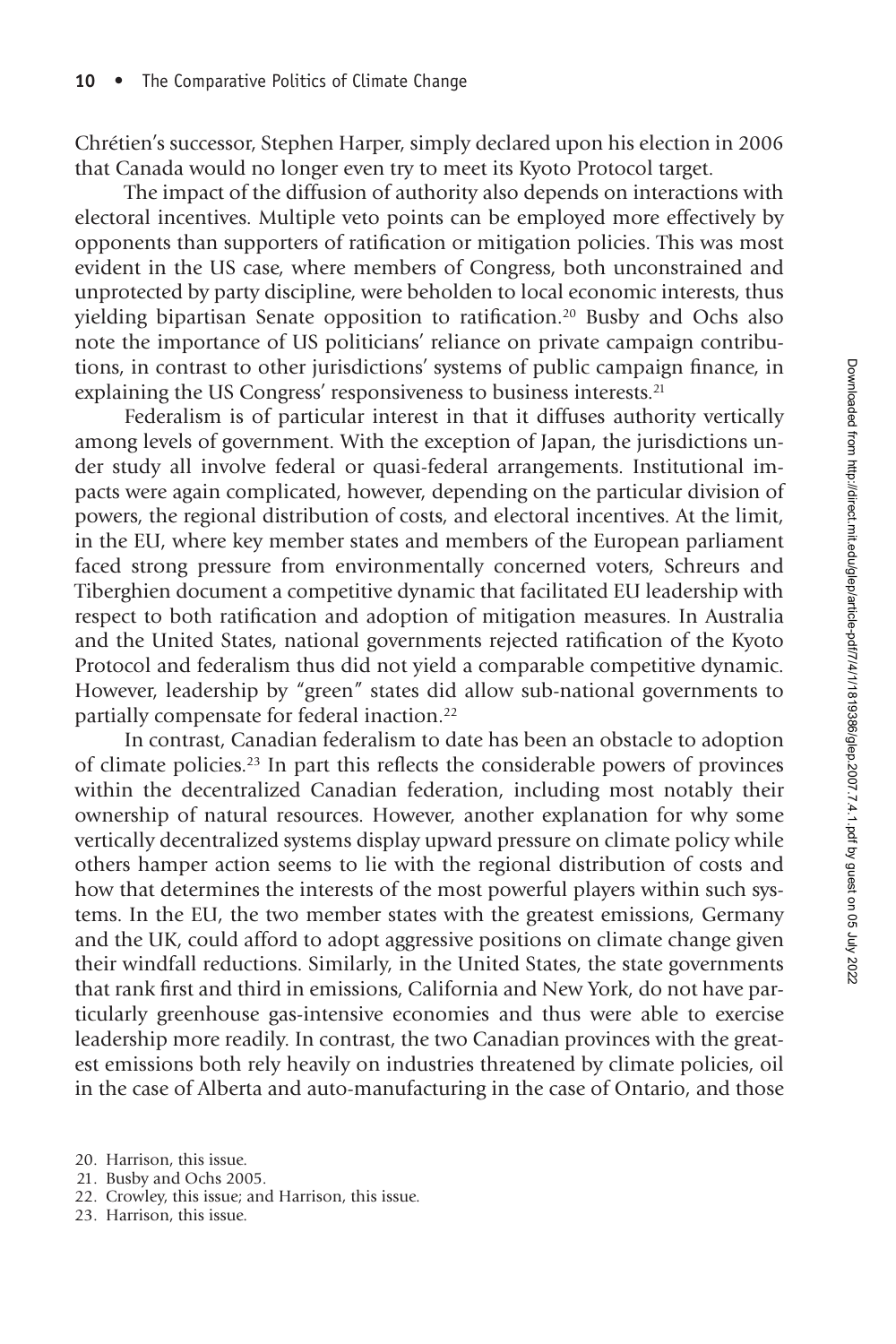provinces have consistently opposed any federal proposals that might harm "their" local industries.

#### **International Influences**

International factors not only set the stage for the question of ratification, but also continued to interact with electoral incentives and ideas during domestic debates concerning ratification and adoption of domestic climate policies. The articles in this issue identify three distinct international mechanisms: normative pressures from foreign governments and NGOs, international negotiations to reduce the costs of compliance with the Kyoto Protocol, and business concerns about competitiveness in the global economy.

Both foreign governments and transnational NGOs applied normative pressure in an effort to influence decisions by late ratifiers. This was most evident in the cases of Japan and Russia, since those two states' ratification became essential to the treaty's survival once the United States backed out. However, with respect to Japan, Tiberghien and Schreurs note that there was relatively balanced pressure both for and against ratification from the EU and US, respectively.<sup>24</sup> While some transnational NGOs, such as Greenpeace and WWF, were active in Japan, and thus may have contributed to some degree to public support for ratification, the authors do not consider that as a particularly influential factor in Japan's ratification. Greenpeace and WWF also worked with partners in Russia to promote ratification, but Henry and Sundstrom conclude that this had little effect on the outcome given the lack of contact between President Putin and NGO activists and the unchangingly low level of public awareness of the Kyoto Protocol in Russia. International norms nevertheless were cited as influencing some leaders' decisions to ratify, though it can be difficult to discern whether this played a decisive role relative to material interests, and in all likelihood these decisions involved a combination of strategic and normative factors.25 The Russian president in particular, according to many observers, was concerned that Russia should appear to be a good international citizen. Yet given the potential material benefits to Russia from ratification, normative impulses are unlikely to have weighed heavily in the decision. In the case of Canada, a desire to promote the norm of multilateralism was cited by many observers as a factor in Jean Chrétien's decision to ratify the Kyoto Protocol. Here the normative argument is less fettered because Canada accepted tremendous material costs in ratifying, though it remains difficult to assess the degree to which Chrétien was motivated by international versus domestic norms.

Foreign governments not only applied moral suasion, but also engaged in diplomatic bargaining that reduced the material costs of compliance for later ratifiers. This was most significant in the Russian case. The EU and Russia were

<sup>24.</sup> Tiberghien and Schreurs, this issue.

<sup>25.</sup> Checkel 2001.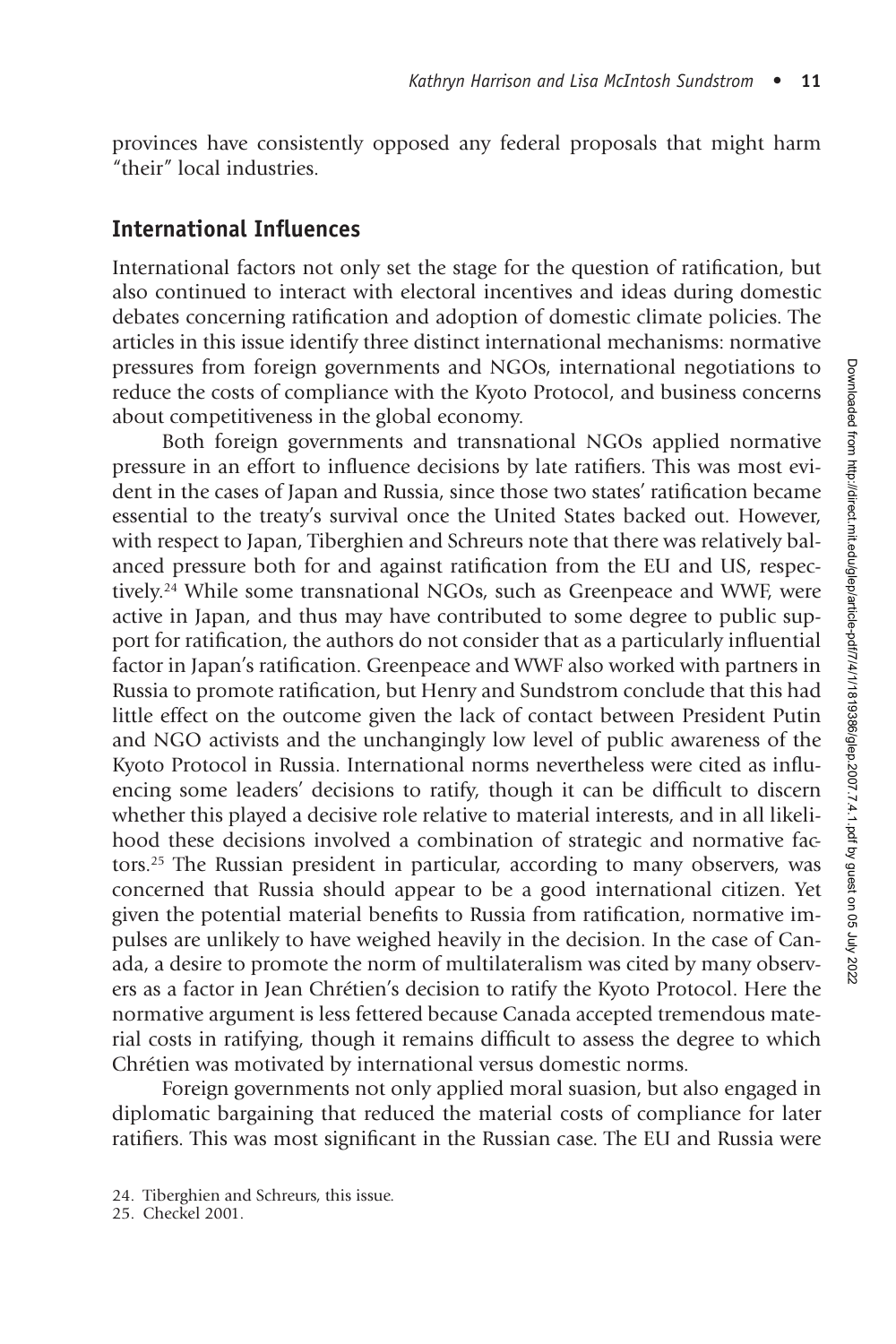simultaneously negotiating the conditions for EU approval of Russia's bid to enter the World Trade Organization while Russia was considering Kyoto Protocol ratification. Although never confirmed officially by either side, the two decisions roughly coincided, suggesting that WTO approval was granted as a side payment to Russia to induce its positive ratification decision. Significant diplomatic concessions were also made by the EU to Japan and Canada. As noted above, the agreement reached in Kyoto in 1997 included provisions concerning carbon sinks and various international flexibility mechanisms. However, the parties to the treaty were still debating the degree to which parties to the Protocol could rely on these mechanisms in lieu of domestic emissions when the US withdrew from the Protocol in 2001. In response, at the continuation of COP-6 in Bonn in 2001 the EU made generous concessions on each point that offered the potential to significantly reduce the costs of compliance for both Japan and Canada. However, while these diplomatic gains may have helped at the margin, they did not eliminate the prospect of significant compliance costs nor eliminate attendant political opposition in either country.

The third international factor influencing domestic ratification debates was the interdependent global economy. Governments of states that had accepted tougher targets for emissions cuts below business as usual were concerned that their industries would not be able to compete with industries in countries that either had less onerous targets or, in the case of developing countries, no binding targets at all. As noted by Crowley and Harrison, both the US and Australia cited this factor in withdrawing from the treaty. Once the US had withdrawn, the governments of other countries—particularly Canada and Japan—became even more concerned that they would not be able to compete with their chief trading partner, the US. However, in the end both of these countries did ratify despite concerns about international competitiveness raised by their business communities.

Overall, international factors were mixed in the direction of their influence on ratification decisions. The simple presence of an international agreement to cut emissions resolved the basic collective action problem typically involved in global environmental issues. A norm of multilateralism seemed to push Canada somewhat towards ratification, while material concessions also eased ratification decisions for Russia, Japan, and Canada. However, concerns about international competitiveness played a central role in the withdrawal of both Australia and the US from the treaty, and, as discussed below, may also have hindered ongoing implementation efforts by other jurisdictions that did ratify.

#### **Ratification vs. Domestic Policy Adoption**

Thus far we have discussed the two outcomes of interest, ratification of the Kyoto Protocol and adoption of domestic mitigation policies, simultaneously. However, the two do not necessarily go hand in hand: a country could, for instance, ratify but make little effort to comply.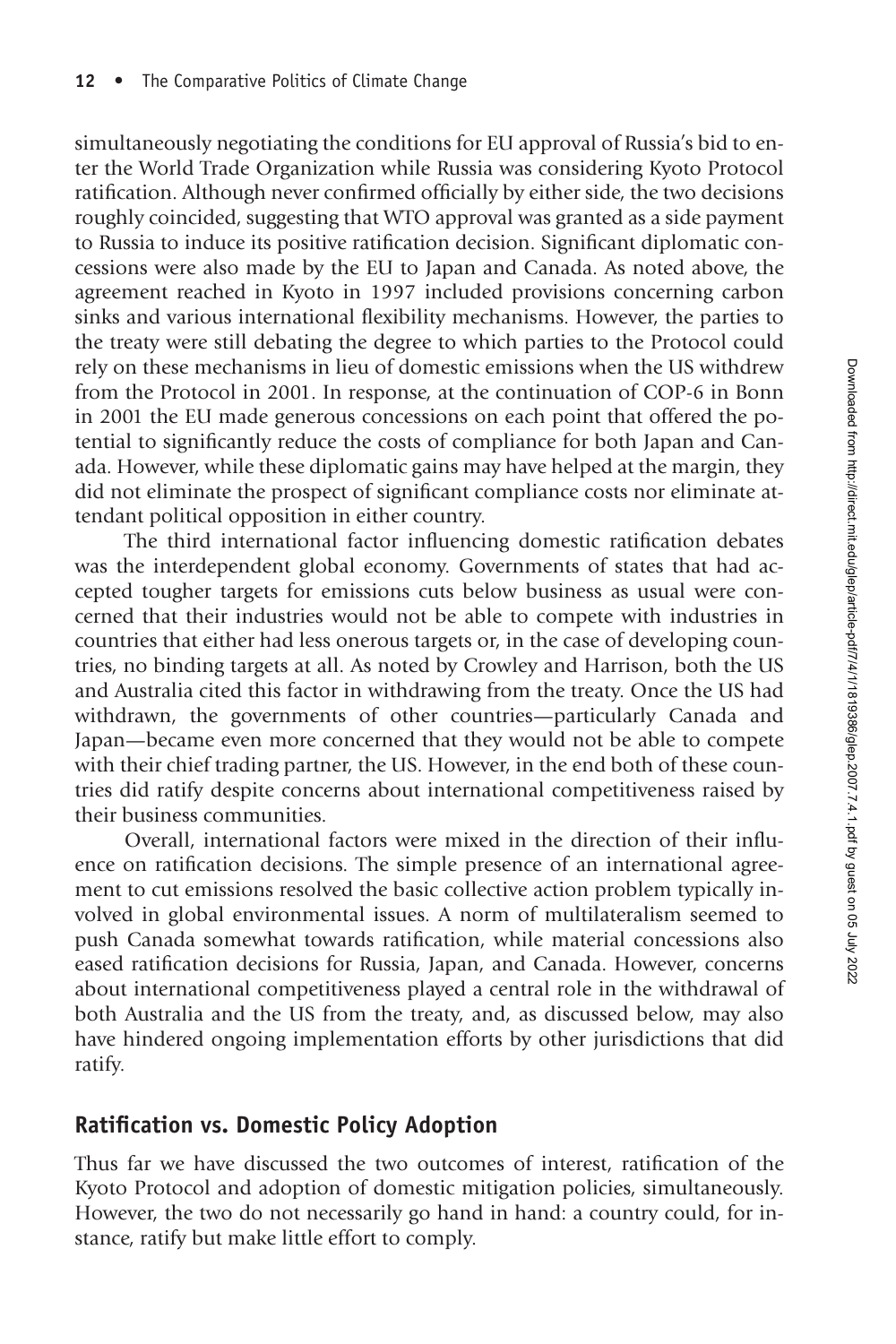| Country       | Emissions Growth<br>(without LULUCF)<br>1990 to 2004 | Population Growth,<br>1990 to 2004 | Increase in Emissions<br>(without LULUCF) per<br>capita, 1990 to 2004 |
|---------------|------------------------------------------------------|------------------------------------|-----------------------------------------------------------------------|
| Australia     | $+24.3%$                                             | $+17.0%$                           | $+6.3%$                                                               |
| Canada        | $+26.6%$                                             | $+17.0%$                           | $+8.2%$                                                               |
| Japan         | $+6.5\%$                                             | $+3.1%$                            | $+3.4%$                                                               |
| Russia        | $-33.1%$                                             | $-3.0\%$                           | $-31%$                                                                |
| United        | $+15.8\%$                                            | $+17.1%$                           | $-1.2%$                                                               |
| <b>States</b> |                                                      |                                    |                                                                       |
| EU 15         | $-1.0\%$                                             | $+4.5%$                            | $-5.3%$                                                               |
| Germany       | $-17.4%$                                             | $+3.8%$                            | $-20.3%$                                                              |
| <b>UK</b>     | $-14.3%$                                             | $+4.8%$                            | $-18.2%$                                                              |
| Rest of EU    | $+12.8%$                                             | $+4.7%$                            | $+7.8%$                                                               |

Table 4 Comparison of Greenhouse Gas Emission Trends

Sources: Emissions data from UN FCCC emissions profiles (http://unfccc.int/ghg\_emissions\_data/ items/38954.php). Population data from US Census Bureau (http://www.census.gov/ipc/www/ idbrank.html).

One way to compare policy stringency is to compare policy impacts, that is, trends in greenhouse gas emissions. Table 4 compares emissions trends from 1990 to 2004 among the jurisdictions covered in this issue. While there is tremendous variation in performance, from a 33% decline in emissions in Russia to a 27% increase in Canada, the variation in population growth evident in the next column suggests that emissions trends reflect more than just policy efficacy. Canada, the US, and Australia have experienced much greater increases in emissions in large part because they have experienced much greater population growth than other jurisdictions. Indeed, when one compared trends in *per capita* emissions, it is striking that the only country to see a decline other than the three that experienced "windfall" reductions (Germany, the UK, and Russia) is the US, which has been vilified for its decision not to ratify the Kyoto Protocol. In fact, with the exception of Germany and the UK, the rest of the EU has experienced increases in per capita emissions comparable to those of Canada and Australia.

The figures in Table 4 suggest that few, if any, countries have adopted effective climate policies to date. One might argue, however, that it is simply too soon to assess impacts on emissions since most parties to the Kyoto Protocol only became serious about devising policies to reduce their emissions after ratification. Another means of comparing climate policies is to consider the range of policy instruments various jurisdictions have adopted to date, though such a comparison is necessarily preliminary in light of ongoing policy development in all jurisdictions. Table 5 summarizes the degree to which different jurisdictions have employed instruments ranging from politically less challeng-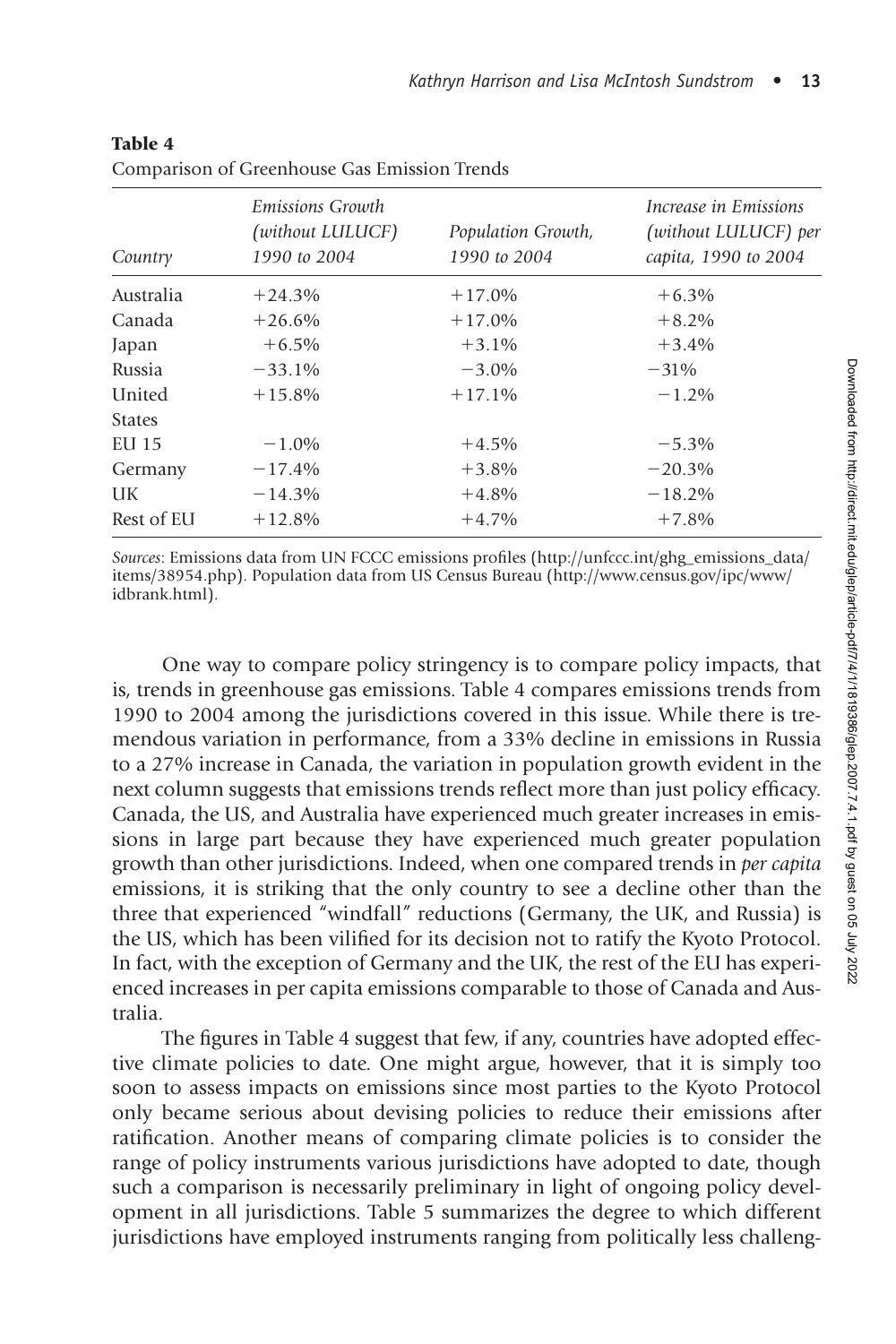|                                                | <b>USA</b>     | Australia | Russia | Canada     | Japan      | EU         |
|------------------------------------------------|----------------|-----------|--------|------------|------------|------------|
| Plan to meet Kyoto<br>target                   | N <sub>0</sub> | Yes       | Yes    | No         | Yes        | Yes        |
| <b>Voluntary Programs</b>                      | Yes            | Yes       | No     | <b>Yes</b> | <b>Yes</b> | <b>Yes</b> |
| Spending on Do-<br>mestic Programs             | Yes            | Yes       | No     | Yes        | Yes        | Yes        |
| Spending on Inter-<br>national Mecha-<br>nisms | N/A            | N/A       | No     | No         | Yes        | Yes        |
| Regulation                                     | N <sub>0</sub> | No        | No     | No         | No         | Yes        |
| Carbon Taxes                                   | N <sub>0</sub> | No        | No     | No         | No         | Yes        |

#### Table 5

Comparison of Policy Instruments Employed by Different Jurisdictions

*Notes:* The table draws on discussion of climate policies in this issue by Crowley, Tiberghien and Schreurs, Schreurs and Tiberghien, Harrison, and Henry and Sundstrom. Only federal-level, or in the case of the EU supra-national, policies are considered. International mechanisms are not applicable to the US and Australia since they are not parties to the treaty.

ing planning and voluntary measures through to more contested, but arguably more effective, measures such as regulations and taxes.

Perhaps not surprisingly, the two jurisdictions that have not ratified the Kyoto Protocol, the United States and Australia, have not made very aggressive efforts to date to control or offset greenhouse gas emissions. Both have relied on expenditures, especially on research and development, but have declined to provoke either the business community or individual consumers by regulating or taxing emissions. While the relatively weak domestic programs of these two jurisdictions are consistent with their status as non-ratifiers, more striking is the degree of variation in domestic policies among the countries that ratified. Russia represents a special case because that country received a generous target in the Kyoto Protocol and thus does not have to undertake mitigation measures in order to comply. Among Canada, Japan, and the EU, one might have expected differences in the aggressiveness of domestic policies reflecting more or less demanding targets in the Kyoto Protocol. However, the variation observed is inconsistent with that. Canada arguably faces the most demanding reduction target, yet of these three jurisdictions, it is the one that has done the *least* to contain its emissions. Like the US and Australia, Canada to date has relied exclusively on voluntary programs and subsidies to business and consumers. In contrast, the EU has established a Europe-wide cap and trade program and several EU countries are also relying on the Kyoto international mechanisms. Japan lies between these two poles, with extensive reliance on international mechanisms and spending, but to date only voluntary programs to promote behavioral change among firms and individuals.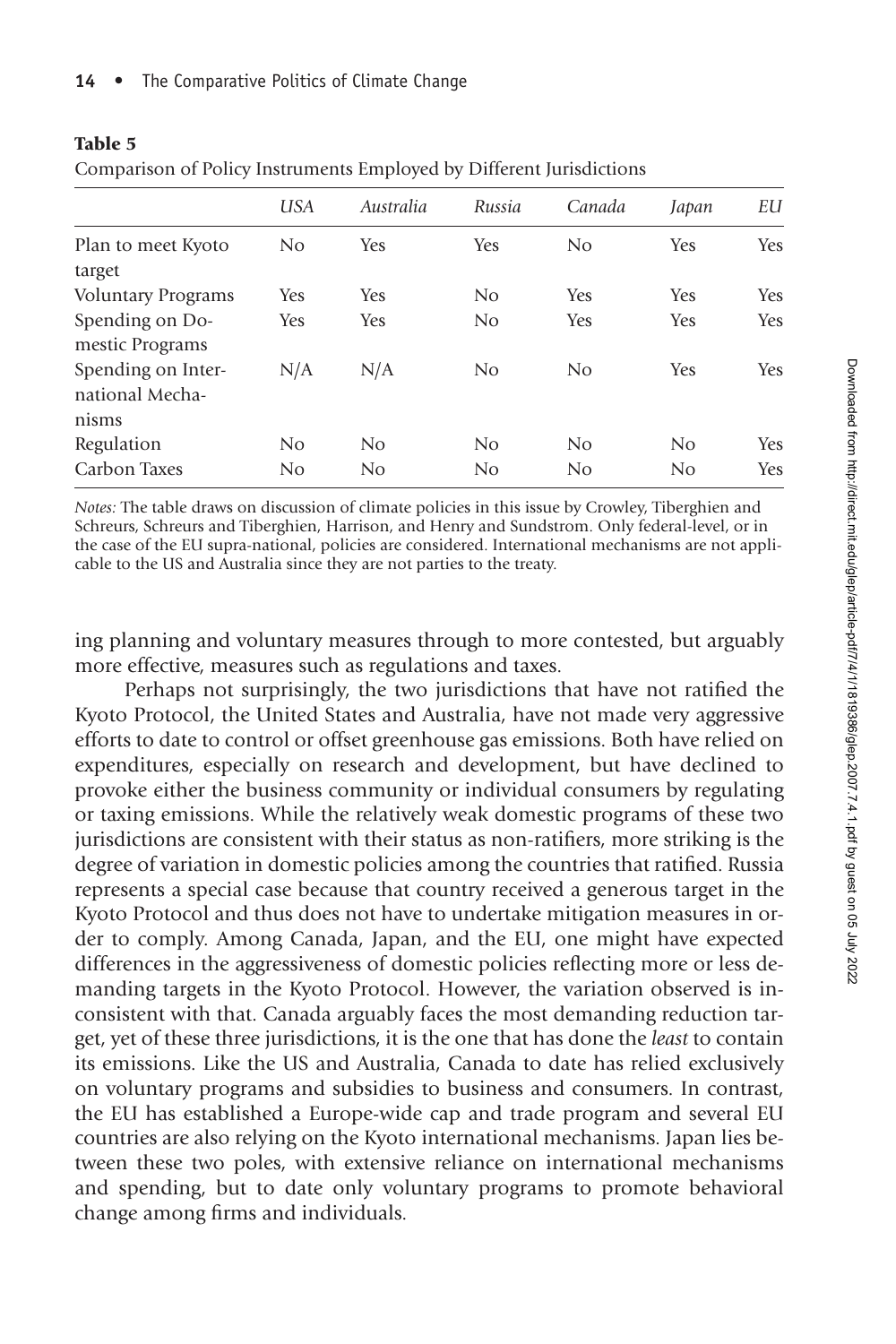Canada, Japan, and the EU converged with respect to ratification, yet have diverged with respect to domestic abatement policies. We suggest three plausible explanations. First, the settings of key variables can change between the time of ratification and a later date when concrete policy options are debated. This is most pertinent in the case of Canada, where a change in government in 2006 resulted in a significant shift in climate policy.

A second explanation lies in characteristic differences between the enterprises of ratification and adoption of domestic abatement policies. In most jurisdictions, the decision to ratify received a great deal of media and public attention. However, the black and white issue of ratification then gave way to technical questions of cost-effectiveness and complicated emissions projection scenarios. Good intentions confront persistent interest group opposition when the hard work of devising policies to deliver emissions reductions proceeds out of the limelight. In addition, while voters tend to be strongly supportive of the *idea* of compliance with international environmental treaties, they can simultaneously be strongly resistant to the reality of higher taxes or energy prices. The political incentives thus can be very different between ratification and implementation of that international commitment. While this is true in all jurisdictions, as evidenced by considerable foot-dragging even in the EU, the implications tend to be greatest where the costs of compliance are highest, thus provoking stronger interest group and voter backlash.

Third, institutions can have different impacts at different stages in the process from international negotiation to domestic implementation. In the case of Canada, provincial governments that opposed the Kyoto Protocol were not in a position to block ratification, but given their ownership of key natural resources they were in a position to obstruct implementation of that international commitment. Moreover, institutional diffusion of authority is again relevant. As discussed above, in systems where multiple actors exercise vetos, it is often more difficult to achieve agreement on a course of action. However, to the extent that agreement *can* be reached, participants may insist on central oversight to ensure that their hard-won compromise is respected. Thus, after the complex negotiations of EU burden sharing and ongoing negotiation concerning abatement strategies, the European Commission was granted authority to approve or disapprove member states' abatement plans. The Commission is now playing an "enforcer" role with respect to national allocation of carbon credits in the second round of the European emissions trading system.

## **Conclusions**

Our exploration of the impact of domestic factors using the theoretical lens of comparative politics yields several insights. First, even when policy-makers are motivated by moral imperatives to conserve the planet's resources and protect future generations, costs still matter a great deal. The existence of an international treaty is a critical step toward equalizing costs to different countries. How-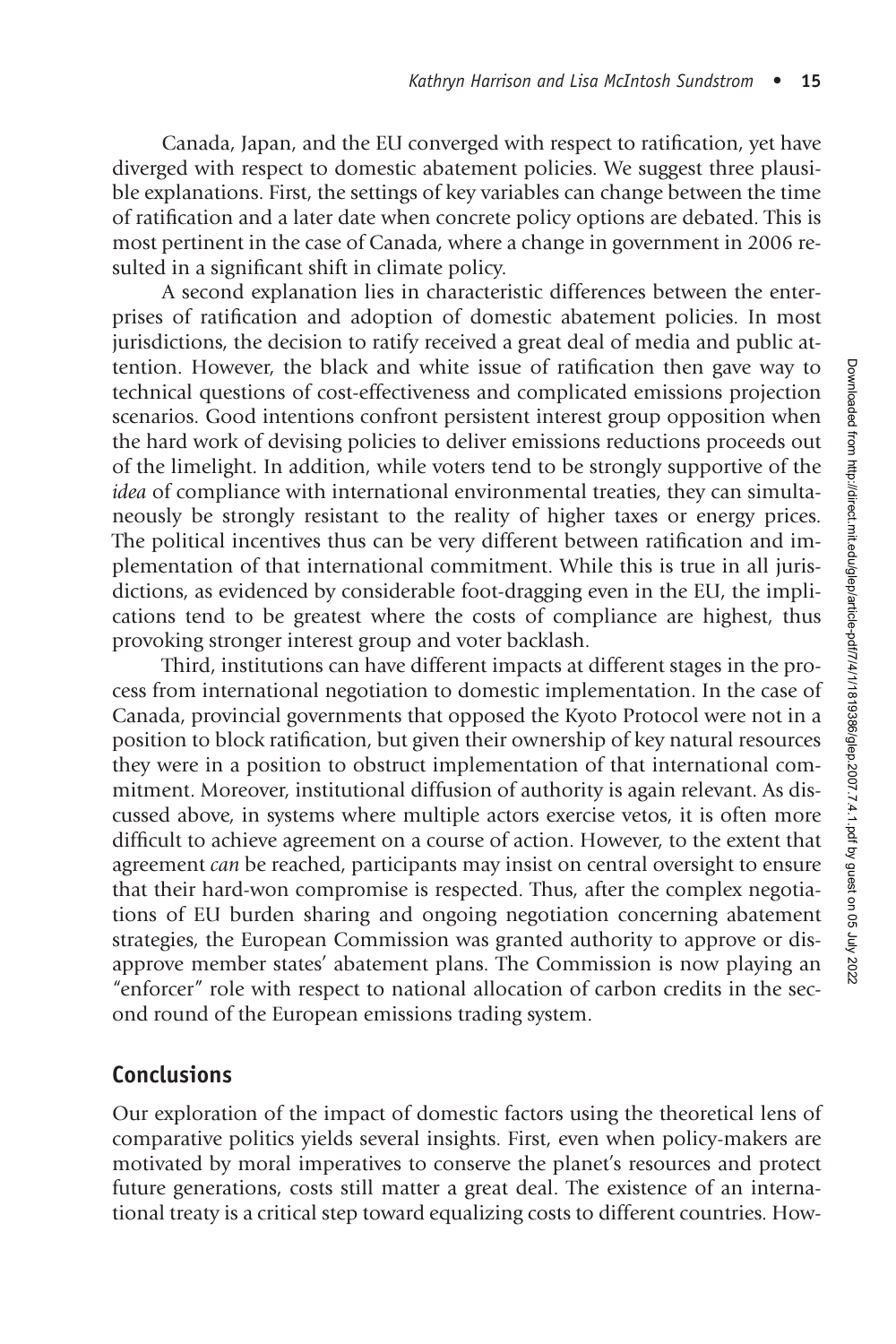ever, the Kyoto Protocol equalized costs crudely at best. The commitment by industrialized countries to demonstrate leadership in the first round, while morally laudable, raised the specter that they would lose competitiveness to developing countries, an argument voiced loud and clear by domestic producers. Moreover, Annex 1 parties to the treaty took on commitments of varying depth. Those that committed to deeper reductions in turn faced greater domestic opposition from the business community, which threatened higher prices, loss of jobs, and impacts on economic growth. While it is tempting to paint the US as an international outlaw for its withdrawal from the Kyoto Protocol, it is also the case that the US accepted a more demanding commitment than other jurisdictions in Kyoto. Comparison of costs relative to business-as-usual can explain both why Russia would ratify the Kyoto Protocol and why the US and Australia did not.

The case of Canada demonstrates that under the right institutional conditions, leaders' normative commitments can carry the day, despite considerable political opposition. However, the fact that Canada did not follow through after ratification by adopting domestic policies to reduce its emissions suggests that policy-makers' ideational commitments can be fragile in the face of persistent political and institutional obstacles. In the cases of Japan and the EU, it was *voters',* rather than policy-makers', normative commitments that ensured a positive outcome by affecting politicians' strategic calculations. Consistent with Vogel's earlier comparison of US, UK, and Japanese environmental policy,<sup>26</sup> the EU and Japanese cases demonstrate that when voters feel strongly enough, politicians can and do rise to the challenge.

However, the magnitude of that challenge also depends on political institutions in several ways. Proportional electoral systems give greater expression to environmentally-motivated voters' concerns than first-past-the-post systems, thus amplifying electoral incentives for policy-makers. Institutional diffusion of authority can either facilitate or obstruct action on climate change, depending on interaction with other factors. Comparison of the Canadian and US cases, which were otherwise remarkably similar, reveals that the separation of powers in the US presidential system played a critical role in preventing US ratification. Schreurs and Tiberghien report that a competitive dynamic emerged between EU member states and the European parliament. In the US, federalism has allowed subnational governments to partially offset inaction by national governments. However, in both cases it was fortuitous that the largest and most influential players faced relatively low costs to abate emissions. In contrast, federalism has to date been a negative force in Canadian climate policy, where the most influential provinces have been intent on protecting greenhouse-gas intensive industries.

In the time frame during which actions are urgently needed to address global warming, institutional reform is unlikely to be an option. Climate policy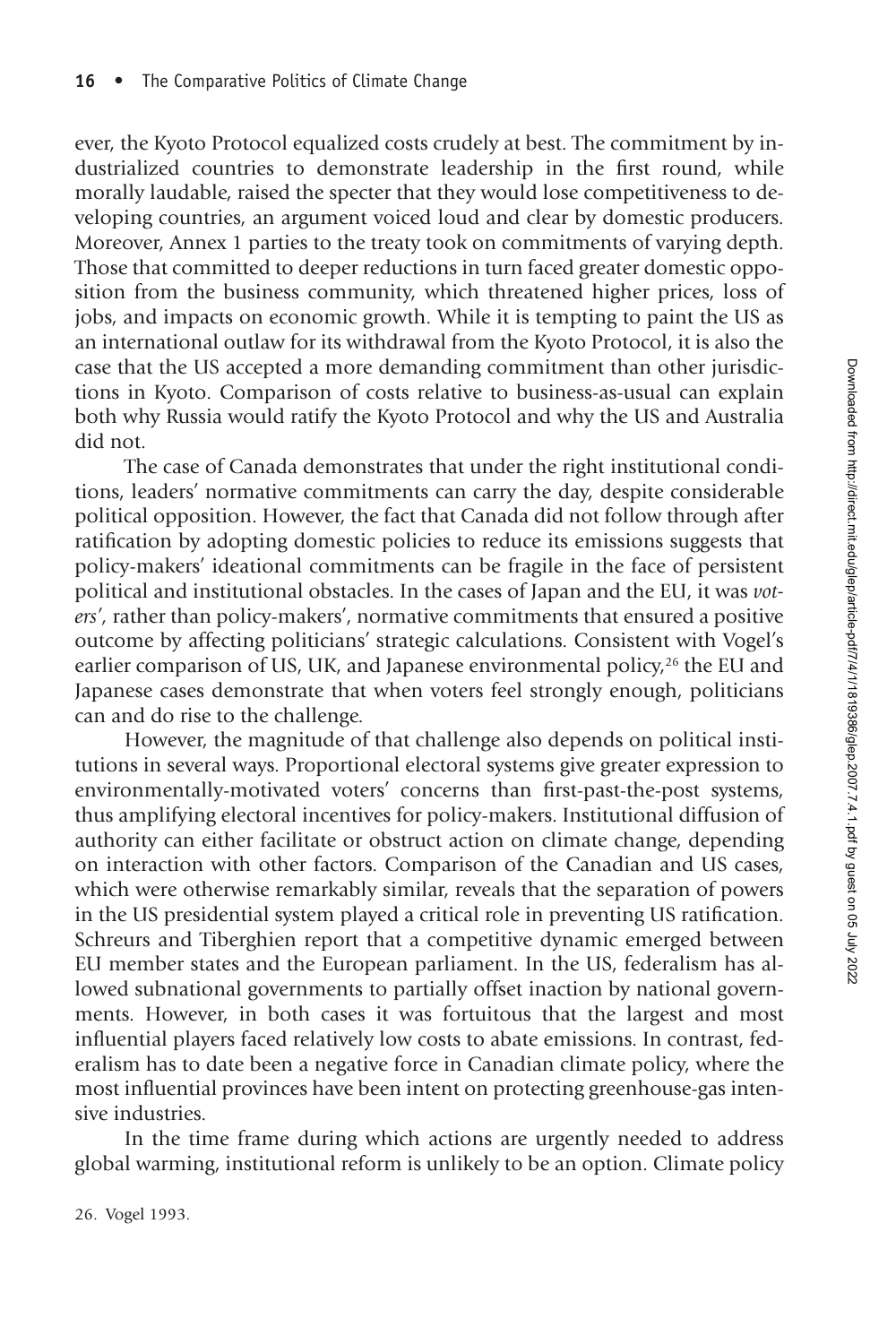thus will remain more of an uphill battle for some jurisdictions than others. However, the case studies analyzed in this issue suggest that, while institutions may facilitate or deter action, there is no substitute for voters caring enough to demand action by their elected representatives. In that respect, it is heartening that the environment has enjoyed an increase in salience among voters in Canada, Australia, and the US in the last year. In the end, it is voters' sustained commitment to addressing the problem of climate change that will matter; arguably it is the only thing that can.

#### **References**

- Busby, Josh, and Alexander Ochs. 2005. From Mars and Venus Down to Earth: Understanding the Transatlantic Climate Divide. In *Beyond Kyoto: Meeting the Long-Term Challenge of Climate Change,* edited by David Michels. Washington, DC: Center for Transatlantic Relations, Johns Hopkins University (SAIS).
- Canada. 2002. *Climate Change Plan for Canada.* Ottawa, ON: Government of Canada.
- Cass, Loren R. 2006. *The Failures of American and European Climate Policy: International Norms, Domestic Politics, and Unachievable Commitments.* Albany, NY: SUNY Press.
- Checkel, Jeffrey T. 2001. Why Comply? Social Learning and European Identity Change. *International Organization* 55 (3) Summer: 553–588.
- Commission of the European Communities. 2006. *Fourth National Communication from the European Community Under the UN Framework Convention on Climate Change.* Available at http://unfccc.int/resource/docs/natc/eunce4.pdf.
- Dolsak, Nives. 2001. Mitigating Global Climate Change: Why are Some Countries Doing More than Others. *Policy Studies Journal* 29 (3): 414–436.
- European Environmental Agency. 2002a. *Greenhouse Gas Emission Trends and Projections in Europe.* Copenhagen: EEA.
	- \_\_\_\_\_\_. 2002b. *Analysis and Comparison of National and EU-Wide Projections of Greenhouse Gas Emissions.* Copenhagen: EEA.
- Goldstein, Judith, and Robert Keohane, eds. 1993. *Ideas and Foreign Policy: Beliefs, Institutions and Political Change.* Ithaca, NY: Cornell University Press.
- Grubb, Michael, Duncan Brack, and Christiaan Vrolijk. 1999. *Kyoto Protocol: A Guide and Assessment.* London: Earthscan/James and James.
- Keck, Margaret, and Kathryn Sikkink. 1998. *Activists beyond Borders: Advocacy Networks in International Politics.* Ithaca, NY: Cornell University Press.
- Lantis, Jeffrey S. 2006. The Life and Death of International Treaties: Double-Edged Diplomacy and the Politics of Ratification in Comparative Perspective. *International Politics* 43: 24–52.
- Newell, Peter. 2005. *Climate for Change: Non-State Actors and the Global Politics of the Greenhouse.* Cambridge, UK: Cambridge University Press.
- Oberthür, Sebastian, and Herman E. Ott. 2006. *The Kyoto Protocol: International Climate Policy for the 21st Century.* New York: Springer.
- Paterson, Matthew. 1996. *Global Warming and Global Politics.* London: Routledge.
- Rabe, Barry. 2004. *Statehouse and Greenhouse: The Emerging Politics of American Climate Change Policy.* Washington, DC: Brookings.
- United States of America. 2002. *US Climate Action Report 2002.* Washington, DC: US Department of State.